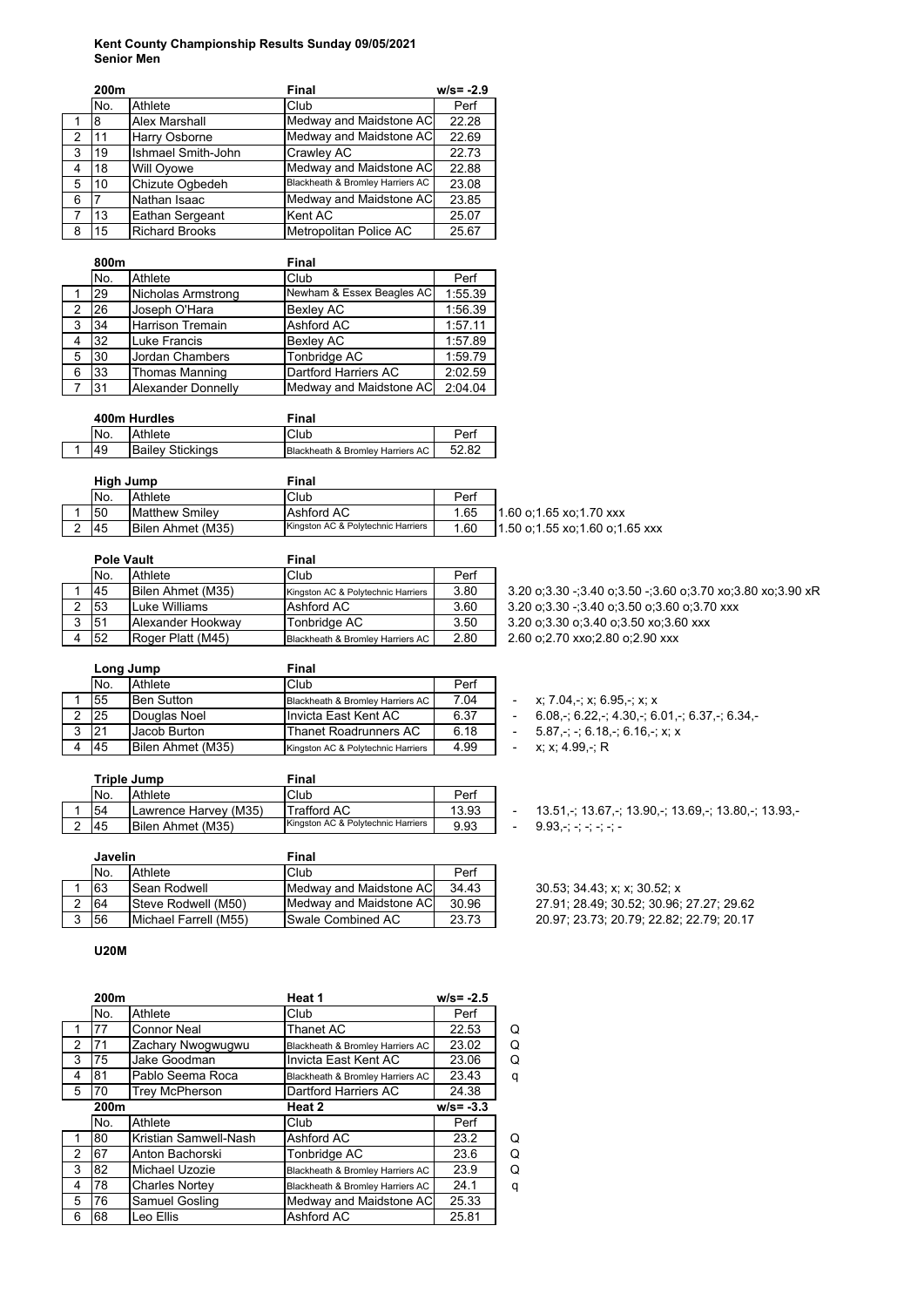|   | 200m |                       | Final                            | $w/s = -3.1$ |
|---|------|-----------------------|----------------------------------|--------------|
|   | No.  | Athlete               | Club                             | Perf         |
|   | 77   | <b>Connor Neal</b>    | Thanet AC                        | 22.42        |
| 2 | 80   | Kristian Samwell-Nash | Ashford AC                       | 22.43        |
| 3 | 71   | Zachary Nwogwugwu     | Blackheath & Bromley Harriers AC | 22.86        |
| 4 | 75   | Jake Goodman          | Invicta East Kent AC             | 23.23        |
| 5 | 82   | Michael Uzozie        | Blackheath & Bromley Harriers AC | 23.38        |
| 6 | 81   | Pablo Seema Roca      | Blackheath & Bromley Harriers AC | 23.48        |
|   | 78   | <b>Charles Nortey</b> | Blackheath & Bromley Harriers AC | 23.63        |
|   | 67   | Anton Bachorski       | Tonbridge AC                     | <b>DNS</b>   |

|   | 800m |                           | Final                            |            |
|---|------|---------------------------|----------------------------------|------------|
|   | No.  | Athlete                   | Club                             | Perf       |
|   | 93   | <b>Adam Singleterry</b>   | Tonbridge AC                     | 2:04.25    |
| 2 | 94   | Luke Stringer             | Medway and Maidstone AC          | 2:05.10    |
| 3 | 191  | Adam Lane                 | Ashford AC                       | 2:08.09    |
| 4 | 92   | Daniel Moulton            | Dartford Harriers AC             | 2:10.53    |
| 5 | 95   | Rowan Tyler               | <b>Thanet Roadrunners AC</b>     | 2:13.76    |
| 6 | 89   | <b>Matthew Bawtree</b>    | Invicta East Kent AC             | 2:17.86    |
| 7 | 88   | <b>Christopher Archer</b> | Dartford Harriers AC             | 2:32.49    |
|   | 83   | Samuel Reardon            | Blackheath & Bromley Harriers AC | <b>DNS</b> |

| 400m Hurdles |              | Final     |       |
|--------------|--------------|-----------|-------|
| No.          | Athlete      | Club      | Perf  |
| 85           | George Seerv | Thanet AC | 54.87 |

| High Jump |                  | Final                       |      |                                      |
|-----------|------------------|-----------------------------|------|--------------------------------------|
| No.       | Athlete          | Club                        | Perf |                                      |
| 65        | Fidunu Abidekun  | Ilford AC                   | 1.88 | 1.70 o:1.75 o:1.80 o:1.85 xo:1.8     |
| 102       | Zachary Beasty   | Tonbridge AC                | 1.85 | 1.70 xo; 1.75 o; 1.80 o; 1.85 xo; 1. |
| 103       | Quinn Bury       | Invicta East Kent AC        | 1.70 | 1.55 o:1.60 xo:1.65 o:1.70 xo:1.     |
| 104       | Joshua Cockerham | <b>Dartford Harriers AC</b> | 1.65 | 1.55 o.1.60 xo.1.65 xo.1.70 xxx      |
|           |                  |                             |      |                                      |

1.70 o;1.75 o;1.80 o;1.85 xo;1.88 o;1.91 xxx 1.70 xo;1.75 o;1.80 o;1.85 xo;1.88 xxx 1.55 o;1.60 xo;1.65 o;1.70 xo;1.75 xxx

| <b>Pole Vault</b> |                   | Final                            |      |  |
|-------------------|-------------------|----------------------------------|------|--|
| No.               | Athlete           | Club                             | Perf |  |
| 108               | Oluwafemi Segun   | Dartford Harriers AC             | 4.20 |  |
| 106               | Barnaby Corn      | Blackheath & Bromley Harriers AC | 4.10 |  |
| 107               | Theo Fotheringhan | Ashford AC                       | 3.60 |  |

 $3.90$  o;4.00 o;4.10 o;4.20 xo;4.30 xxx  $3.60$  o; $3.70$  -; $3.80$  o; $3.90$  -; $4.00$  o; $4.10$  o; $4.20$  xx 3.30 o;3.40 o;3.50 o;3.60 xo;3.70 xx

| Long Jump |                  | Final                |      |  |
|-----------|------------------|----------------------|------|--|
| No.       | Athlete          | Club                 | Perf |  |
| 65        | lFidunu Abidekun | <b>Ilford AC</b>     | 6.50 |  |
| 74        | IMorgan Wallwork | Invicta East Kent AC | 4.98 |  |

|   | Triple Jump |                 | Final                            |       |  |
|---|-------------|-----------------|----------------------------------|-------|--|
|   | No.         | Athlete         | Club                             | Perf  |  |
|   | 109         | Michael Alajiki | Ashford AC                       | 14.32 |  |
|   | 111         | Kevin Masindo   | Ashford AC                       | 13.43 |  |
| 3 | 110         | Jacob Byfield   | Blackheath & Bromley Harriers AC | 12.70 |  |
|   | 91          | Adam Lane       | Ashford AC                       | 11.55 |  |

## **U17M**

|                | 200m |                                               | Heat 1                           | $w/s = -1.5$ |   |
|----------------|------|-----------------------------------------------|----------------------------------|--------------|---|
|                | No.  | Athlete                                       | Club                             | Perf         |   |
| 1              | 130  | Dylan Purton                                  | Medway and Maidstone AC          | 23.10        | Q |
| $\overline{2}$ | 135  | Samual McShane                                | <b>Central Park Athletics</b>    | 23.69        | Q |
| 3              | 123  | Shaquille Fernandez-Folkes Cambridge Harriers |                                  | 23.76        | Q |
| 4              | 119  | Ralph Baker                                   | Blackheath & Bromley Harriers AC | 24.46        | q |
| 5              | 120  | <b>Andrew Bull</b>                            | Ashford AC                       | 25.85        |   |
|                | 200m |                                               | Heat 2                           | $w/s = -3.9$ |   |
|                | No.  | Athlete                                       | Club                             | Perf         |   |
| $\mathbf 1$    | 136  | Tommy Owler                                   | <b>Folkestone Running Club</b>   | 23.74        | Q |
| 2              | 137  | Jack Saxby                                    | Ashford AC                       | 24.06        | Q |
| 3              | 138  | <b>Connor Sutton</b>                          | Blackheath & Bromley Harriers AC | 24.29        | Q |
| 4              | 139  | Orin Vitalis                                  | Cambridge Harriers               | 24.55        | q |
| 5              | 124  | Leo Godfrey                                   | Ashford AC                       | 25.34        |   |
| 6              | 129  | Nicholas Poviatzi                             | Ashford AC                       | 26.94        |   |
|                | 200m |                                               | Final                            | $w/s = -3.4$ |   |
|                | No.  | Athlete                                       | Club                             | Perf         |   |
| 1              | 130  | Dylan Purton                                  | Medway and Maidstone AC          | 23.30        |   |
| $\overline{2}$ | 135  | Samual McShane                                | <b>Central Park Athletics</b>    | 23.87        |   |
| 3              | 136  | Tommy Owler                                   | <b>Folkestone Running Club</b>   | 23.99        |   |
| 4              | 123  | Shaquille Fernandez-Folkes Cambridge Harriers |                                  | 24.02        |   |
| 5              | 137  | Jack Saxby                                    | Ashford AC                       | 24.04        |   |
| 6              | 119  | Ralph Baker                                   | Blackheath & Bromley Harriers AC | 24.43        |   |
| 7              | 139  | Orin Vitalis                                  | Cambridge Harriers               | 25.54        |   |
|                | 138  | <b>Connor Sutton</b>                          | Blackheath & Bromley Harriers AC | <b>DNS</b>   |   |

- $x; 6.28, -; 6.40, -; 6.44, -; 6.50, -; 6.35, -$
- $-4.98, -; 4.88, -; 4.74, -; x; 4.09, -; x$

## $\cdot$  x; 14.32,-; 14.07,-; 14.06,-; x; x

- $-$  x; x; 13.43,-; 13.41,-; x; x
- 3 12.68,-; x; x; 12.70,-; x<br>4 11.55 -: x; 10.90 -: 11.37
- $11.55, \frac{1}{2}$ ; x; 10.90,-; 11.37,-; x; x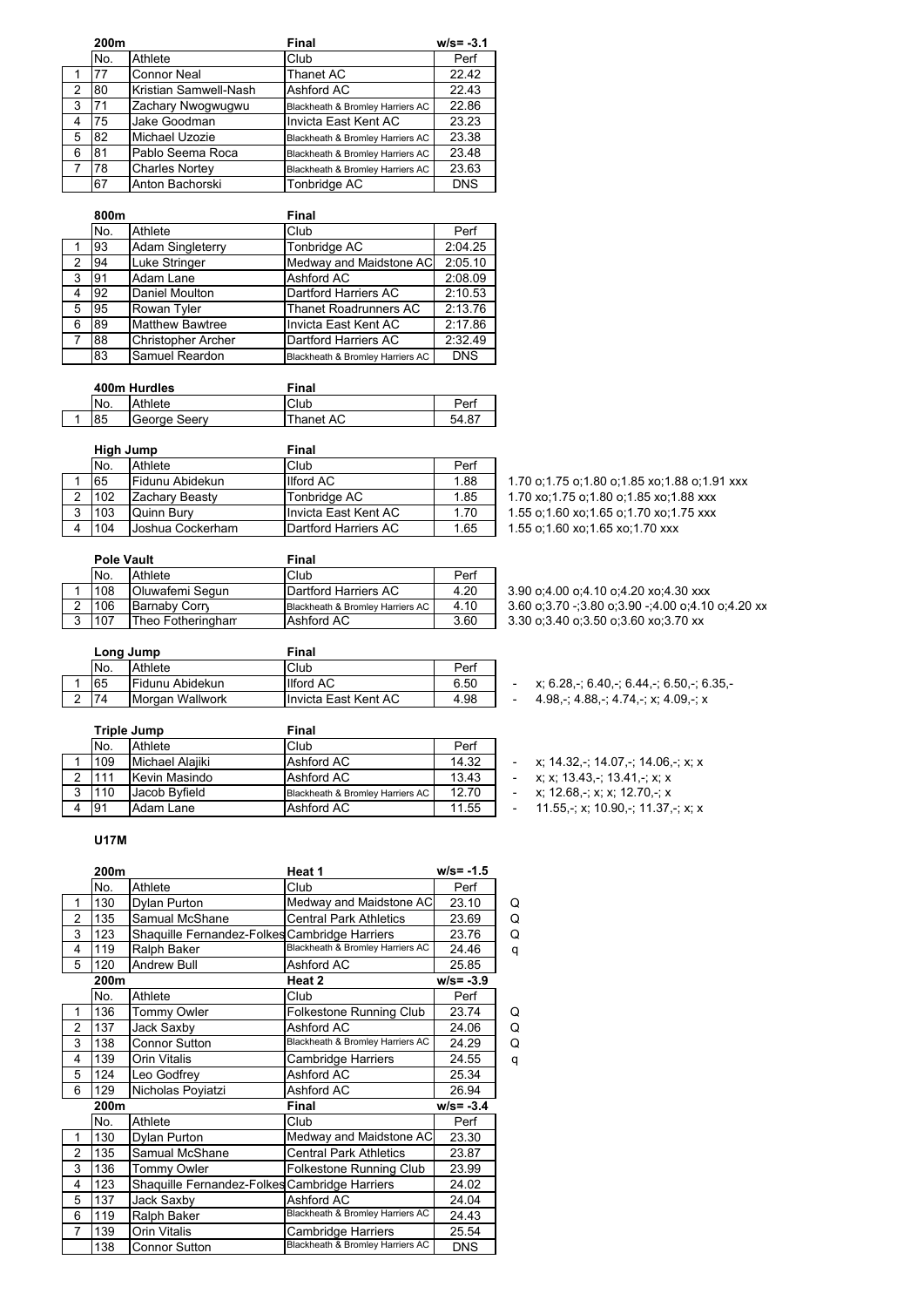|                | 800m |                             | Heat 1                           |         |   |
|----------------|------|-----------------------------|----------------------------------|---------|---|
|                | No.  | Athlete                     | Club                             | Perf    |   |
| 1              | 153  | <b>Callum Featherstone</b>  | Medway and Maidstone AC          | 2:07.23 | Q |
| 2              | 161  | Thomas Sugden               | Blackheath & Bromley Harriers AC | 2:08.13 | Q |
| 3              | 151  | Huxley Crush                | Tonbridge AC                     | 2:08.72 | Q |
| 4              | 141  | Jonathan Idowu              | Dartford Grammar School          | 2:12.69 | q |
| 5              | 154  | <b>Cameron Featherstone</b> | Medway and Maidstone AC          | 2:14.05 |   |
| 6              | 157  | Dylan Leach                 | Medway and Maidstone AC          | 2:16.26 |   |
|                | 800m |                             | Heat <sub>2</sub>                |         |   |
|                | No.  | Athlete                     | Club                             | Perf    |   |
| 1              | 152  | Angus Currie                | Tonbridge AC                     | 2:09.95 | Q |
| $\overline{2}$ | 155  | Jamie Keir                  | Invicta East Kent AC             | 2:09.98 | Q |
| 3              | 147  | <b>Matthew Smith</b>        | Blackheath & Bromley Harriers AC | 2:10.07 | Q |
| 4              | 160  | <b>Ethan Rocks</b>          | Tonbridge AC                     | 2:10.35 | q |
| 5              | 149  | Gervace Card                | Bexley AC                        | 2:15.25 |   |
| 6              | 158  | <b>Edward Lindsay</b>       | Tonbridge AC                     | 2:17.61 |   |
|                | 800m |                             | Final                            |         |   |
|                | No.  | Athlete                     | Club                             | Perf    |   |
| 1              | 155  | Jamie Keir                  | Invicta East Kent AC             | 2:06.62 |   |
| $\overline{2}$ | 147  | <b>Matthew Smith</b>        | Blackheath & Bromley Harriers AC | 2:07.84 |   |
| 3              | 161  | Thomas Sugden               | Blackheath & Bromley Harriers AC | 2:08.61 |   |
| 4              | 152  | Angus Currie                | Tonbridge AC                     | 2:09.06 |   |
| 5              | 151  | Huxley Crush                | Tonbridge AC                     | 2:10.85 |   |
| 6              | 160  | <b>Ethan Rocks</b>          | Tonbridge AC                     | 2:12.41 |   |
| 7              | 153  | <b>Callum Featherstone</b>  | Medway and Maidstone AC          | 2:13.42 |   |
| 8              | 141  | Jonathan Idowu              | Dartford Grammar School          | 2:14.39 |   |

| 400m Hurdles |     |                | Final     |       |  |
|--------------|-----|----------------|-----------|-------|--|
|              | No. | Athlete        | Club      | Perf  |  |
|              | 125 | Daniel Goriola | Bexlev AC | 59.56 |  |

| Shot |                | Final                         |       |                                    |
|------|----------------|-------------------------------|-------|------------------------------------|
| No.  | Athlete        | Club                          | Perf  |                                    |
| 187  | Timi Babatunde | Dartford Grammar School       | 12.94 | 11.57; x; 12.20; 11.86; 12.21; 12. |
| 145  | Reef Page      | IInvicta East Kent AC_        | 12.33 | 11.53; 10.33; 11.72; 11.64; 11.50  |
| 189  | Andrew Tagoe   | Dartford Grammar School       | 10.99 | 10.71; 10.83; 10.38; 10.99; 10.69  |
| 188  | Max Parsons    | <b>Central Park Athletics</b> | 7.81  | 7.81: 7.77: 7.79: 7.16: 7.62: 7.58 |
| 3    |                |                               |       |                                    |

|   | <b>Discus</b> |                      | <b>Final</b>                     |       |  |
|---|---------------|----------------------|----------------------------------|-------|--|
|   | No.           | Athlete              | Club                             | Perf  |  |
|   | 191           | <b>Brydon Duncan</b> | Blackheath & Bromley Harriers AC | 43.71 |  |
| 2 | 187           | Timi Babatunde       | Dartford Grammar School          | 41.49 |  |
| 3 | 190           | Kai Barham           | Dartford Harriers AC             | 36.82 |  |
|   | 192           | Dante McNichol       | Tonbridge AC                     | 34.52 |  |
| 5 | 189           | <b>Andrew Tagoe</b>  | Dartford Grammar School          | 34.11 |  |
| 6 | 145           | <b>Reef Page</b>     | Invicta East Kent AC             | 32.64 |  |

|   | <b>Hammer</b> |                        | Final                   |       |  |
|---|---------------|------------------------|-------------------------|-------|--|
|   | No.           | Athlete                | Club                    | Perf  |  |
|   | 190           | Kai Barham             | Dartford Harriers AC    | 59.31 |  |
|   | 194           | <b>Timothy Masters</b> | <b>Bexlev AC</b>        | 45.90 |  |
| 3 | 193           | <b>Bilal Badmos</b>    | Dartford Grammar School | 38.14 |  |
|   | 192           | Dante McNichol         | Tonbridge AC            | 32.96 |  |

**U15B**

|   | 200m |                        | Heat 1                           | $w/s = -2.4$ |   |
|---|------|------------------------|----------------------------------|--------------|---|
|   | No.  | Athlete                | Club                             | Perf         |   |
| 1 | 200  | James Beecroft         | Sevenoaks AC                     | 23.71        | Q |
| 2 | 206  | Rayhan Mourtada        | Blackheath & Bromley Harriers AC | 25.31        | Q |
| 3 | 205  | Cameron Isaac          | Medway and Maidstone AC          | 25.36        | Q |
| 4 | 214  | Joshua Thomas-Wright   | Invicta East Kent AC             | 25.43        | q |
| 5 | 210  | Daniel Shoyoye         | Medway and Maidstone AC          | 26.48        | q |
| 6 | 199  | Max Baldry             | <b>Bexley AC</b>                 | 26.58        |   |
| 7 | 215  | Tom Walker             | Tonbridge AC                     | 27.32        |   |
| 8 | 212  | Thomas Daly            | Tonbridge AC                     | 27.37        |   |
|   | 200m |                        | Heat 2                           | $w/s = -3.0$ |   |
|   | No.  | Athlete                | Club                             | Perf         |   |
| 1 | 213  | Joe Stone              | Tonbridge AC                     | 25.55        | Q |
| 2 | 211  | Cheyne West            | Medway and Maidstone AC          | 25.60        | Q |
| 3 | 201  | Marley Byfield         | Blackheath & Bromley Harriers AC | 26.03        | Q |
| 4 | 204  | Jake Foster            | Medway and Maidstone AC          | 26.54        |   |
| 5 | 208  | <b>Benjamin Purton</b> | Medway and Maidstone AC          | 27.56        |   |
| 6 | 207  | <b>Brandon Nathan</b>  | Dartford Grammar School          | 27.71        |   |
| 7 | 203  | Danye Ekwuozor         | Dartford Harriers AC             | 28.19        |   |

11.57; x; 12.20; 11.86; 12.21; 12.94 2 145 Reef Page Invicta East Kent AC 12.33 11.53; 10.33; 11.72; 11.64; 11.50; 12.33 3 189 Andrew Tagoe Dartford Grammar School 10.99 10.71; 10.83; 10.38; 10.99; 10.69; 10.66

 $\frac{1}{39.88}$ ; x; 41.36; 41.00; 43.49; 43.71  $\frac{1}{2}$  40.23; 33.50; x; 40.39; 41.49; x  $\frac{1}{2}$  x; x; x; x; x; 36.82  $\overline{31.53}$ ; 34.52; 32.27; 30.53; 33.53; x  $\overline{34.11}$ ; 31.53; x; x; 33.32; 32.52 27.37; x; 30.68; 30.42; 32.64; 32.59

> 58.28; x; 56.03; 59.31; 57.96; 58.73 2 194 Timothy Masters Bexley AC 45.90 38.51; 45.90; 43.24; 43.69; 37.57; 41.24 38.14; 31.06; 36.14; 35.75; 35.06; 37.55 27 30; x; x; 30.73; 32.96; 28.57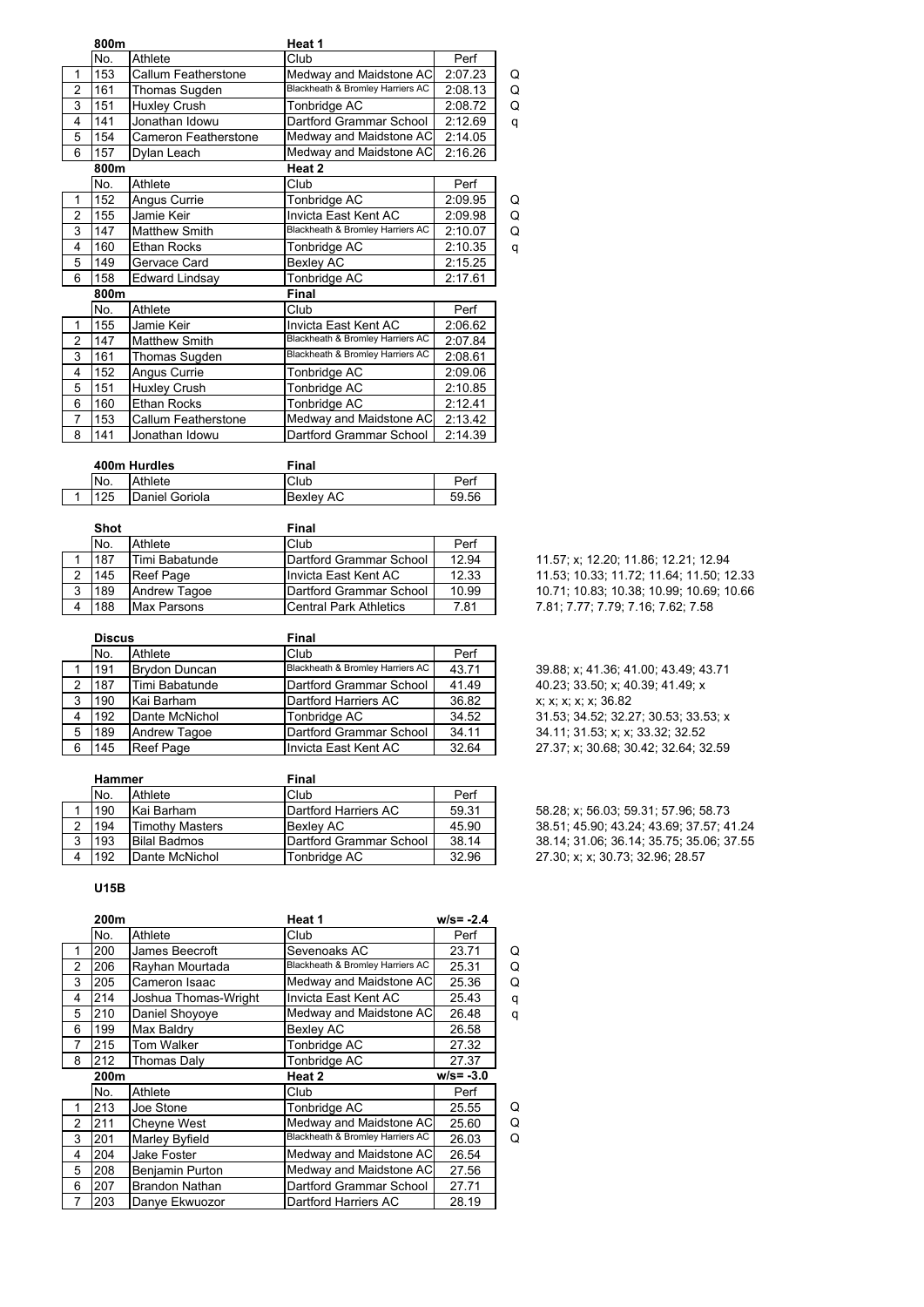|   | 200m |                       | Final                            | $w/s = -2.6$ |
|---|------|-----------------------|----------------------------------|--------------|
|   | No.  | Athlete               | Club                             | Perf         |
|   | 200  | James Beecroft        | Sevenoaks AC                     | 23.55        |
| 2 | 213  | Joe Stone             | Tonbridge AC                     | 24.70        |
| 3 | 206  | Rayhan Mourtada       | Blackheath & Bromley Harriers AC | 25.24        |
| 4 | 205  | Cameron Isaac         | Medway and Maidstone AC          | 25.30        |
| 5 | 214  | Joshua Thomas-Wright  | Invicta East Kent AC             | 25.34        |
| 6 | 211  | <b>Cheyne West</b>    | Medway and Maidstone AC          | 25.75        |
|   | 201  | <b>Marley Byfield</b> | Blackheath & Bromley Harriers AC | 26.13        |
| 8 | 210  | Daniel Shoyoye        | Medway and Maidstone AC          | 26.70        |

|                | 800m |                          | Heat 1                           |         |   |
|----------------|------|--------------------------|----------------------------------|---------|---|
|                | No.  | Athlete                  | Club                             | Perf    |   |
| 1              | 224  | Lewis Jessup             | <b>Holland Sports AC</b>         | 2:17.06 | Q |
| $\overline{2}$ | 227  | <b>Adam Whitlock</b>     | Invicta East Kent AC             | 2:17.60 | Q |
| 3              | 225  | <b>Riley Maisey</b>      | Medway and Maidstone AC          | 2:17.69 | Q |
| 4              | 222  | Harry Fage               | Blackheath & Bromley Harriers AC | 2:22.88 | q |
| 5              | 207  | <b>Brandon Nathan</b>    | Dartford Grammar School          | 2:36.72 |   |
|                | 800m |                          | Heat 2                           |         |   |
|                | No.  | Athlete                  | Club                             | Perf    |   |
| 1              | 221  | Alex Dack                | Medway and Maidstone AC          | 2:28.63 | Q |
| $\overline{2}$ | 220  | Jasper Brooks            | Blackheath & Bromley Harriers AC | 2:29.82 | Q |
| 3              | 226  | <b>Franklin Shepherd</b> | Medway and Maidstone AC          | 2:30.03 | Q |
| 4              | 219  | <b>Harrison Brookes</b>  | <b>Central Park Athletics</b>    | 2:33.48 | q |
| 5              | 218  | George Bishop            | Sevenoaks AC                     | 2:33.76 |   |
| 6              | 217  | Ryan Alford-Smith        | Sevenoaks AC                     | 2:36.80 |   |
|                | 800m |                          | Final                            |         |   |
|                | No.  | Athlete                  | Club                             | Perf    |   |
| 1              | 221  | Alex Dack                | Medway and Maidstone AC          | 2:11.17 |   |
| $\overline{2}$ | 224  | Lewis Jessup             | <b>Holland Sports AC</b>         | 2:14.25 |   |
| 3              | 220  | Jasper Brooks            | Blackheath & Bromley Harriers AC | 2:17.02 |   |
| 4              | 225  | <b>Riley Maisey</b>      | Medway and Maidstone AC          | 2:18.45 |   |
| 5              | 227  | Adam Whitlock            | Invicta East Kent AC             | 2:23.94 |   |
| 6              | 219  | <b>Harrison Brookes</b>  | <b>Central Park Athletics</b>    | 2:25.00 |   |
| 7              | 226  | Franklin Shepherd        | Medway and Maidstone AC          | 2:27.08 |   |
| 8              | 222  | Harry Fage               | Blackheath & Bromley Harriers AC | 2:27.92 |   |

|   | <b>Shot</b> |                   | Final                            |       |
|---|-------------|-------------------|----------------------------------|-------|
|   | No.         | Athlete           | Club                             | Perf  |
|   | 244         | Damien Osei-Bonsu | Dartford Grammar School          | 11.69 |
| 2 | 202         | Daniel Culver     | Medway and Maidstone AC          | 9.88  |
| 3 | 242         | Max Kennedy       | Blackheath & Bromley Harriers AC | 9.23  |
|   | 243         | <b>Jack Rider</b> | <b>Dartford Harriers AC</b>      | 7.72  |
|   | 241         | Tom Calvert       | Tonbridge AC                     | 4 74  |

|   | <b>Discus</b> |                        | Final                            |       |
|---|---------------|------------------------|----------------------------------|-------|
|   | No.           | Athlete                | Club                             | Perf  |
|   | 245           | Olamide Adebiyi        | Dartford Grammar School          | 32.15 |
| 2 | 249           | <b>Max Thorne</b>      | Medway and Maidstone AC          | 32.04 |
| 3 | 247           | Arun Menon             | Dartford Grammar School          | 30.48 |
| 4 | 242           | Max Kennedy            | Blackheath & Bromley Harriers AC | 22.67 |
| 5 | 243           | Jack Rider             | Dartford Harriers AC             | 22.43 |
| 6 | 246           | Alexander Evans-Wilson | Sevenoaks AC                     | 19.86 |

| <b>Hammer</b> |                       | Final                            |       |                                     |
|---------------|-----------------------|----------------------------------|-------|-------------------------------------|
| No.           | Athlete               | Club                             | Perf  |                                     |
| 249           | Max Thorne            | Medway and Maidstone ACI         | 39.66 | x: x: 34.35: 38.69: x: 39.66        |
| 245           | Olamide Adebivi       | Dartford Grammar School          | 34.54 | 33.28: x: 34.54: x: 34.11: 33.27    |
| 207           | <b>Brandon Nathan</b> | Dartford Grammar School          | 30.86 | x; x; x; 30.86; 23.77; 21.96        |
| 242           | Max Kennedy           | Blackheath & Bromley Harriers AC | 19.52 | 19.52: x: 14.27: 13.55: 16.15: x    |
| 241           | Tom Calvert           | Tonbridge AC                     | 11.85 | 10.84; 11.03; 11.85; x; 10.57; 7.71 |

**Senior Women**

|   | 100m | <b>Final</b>        |                           | $w/s = -0.8$ |
|---|------|---------------------|---------------------------|--------------|
|   | No.  | Athlete             | Club                      | Perf         |
|   | 255  | Doyin Aderinto      | <b>Cambridge Harriers</b> | 13.09        |
| 2 | 254  | Derin Aderinto      | <b>Cambridge Harriers</b> | 13.53        |
| 3 | 256  | Zara Edeleanu       | Medway and Maidstone AC   | 13.83        |
| 4 | 257  | Shamariah Notice    | Kent AC                   | 14.46        |
| 5 | 258  | Helen Nyberg-Mitroi | Dartford Harriers AC      | 14.77        |
| 6 | 259  | Annabel Preston     | Weald Tri Club            | 16.38        |

|   | 400m |                 | Final                            |       |
|---|------|-----------------|----------------------------------|-------|
|   | No.  | Athlete         | Club                             | Perf  |
|   | 262  | Lucy Hope       | Medway and Maidstone AC          | 61.34 |
| 2 | 265  | Leah Everson    | Blackheath & Bromley Harriers AC | 63.18 |
| 2 | 259  | Annabel Preston | Weald Tri Club                   | 74.54 |

10.97; 11.15; 10.80; 10.28; 10.30; 11.69 2 202 Daniel Culver Medway and Maidstone AC 9.88 9.22; 9.26; 9.88; 9.49; 8.02; 8.54 9.21; 8.96; 8.68; 9.23; 9.02; 8.65 7.33; 7.52; 7.36; x; 7.59; 7.72 4.33; x; 4.44; 3.95; 4.74; 4.66

x; 26.86; 32.15; 30.58; 26.13; 27.63 24.15; 29.38; 32.04; 30.52; 28.26; 29.53 25.82; x; x; 27.56; x; 30.48 17 22; 17.62; 17.66; 19.58; 20.40; 22.67 x; 20.56; 22.42; 22.43; 20.29; 22.36 x; 16.83; 18.27; 19.86; 17.50; x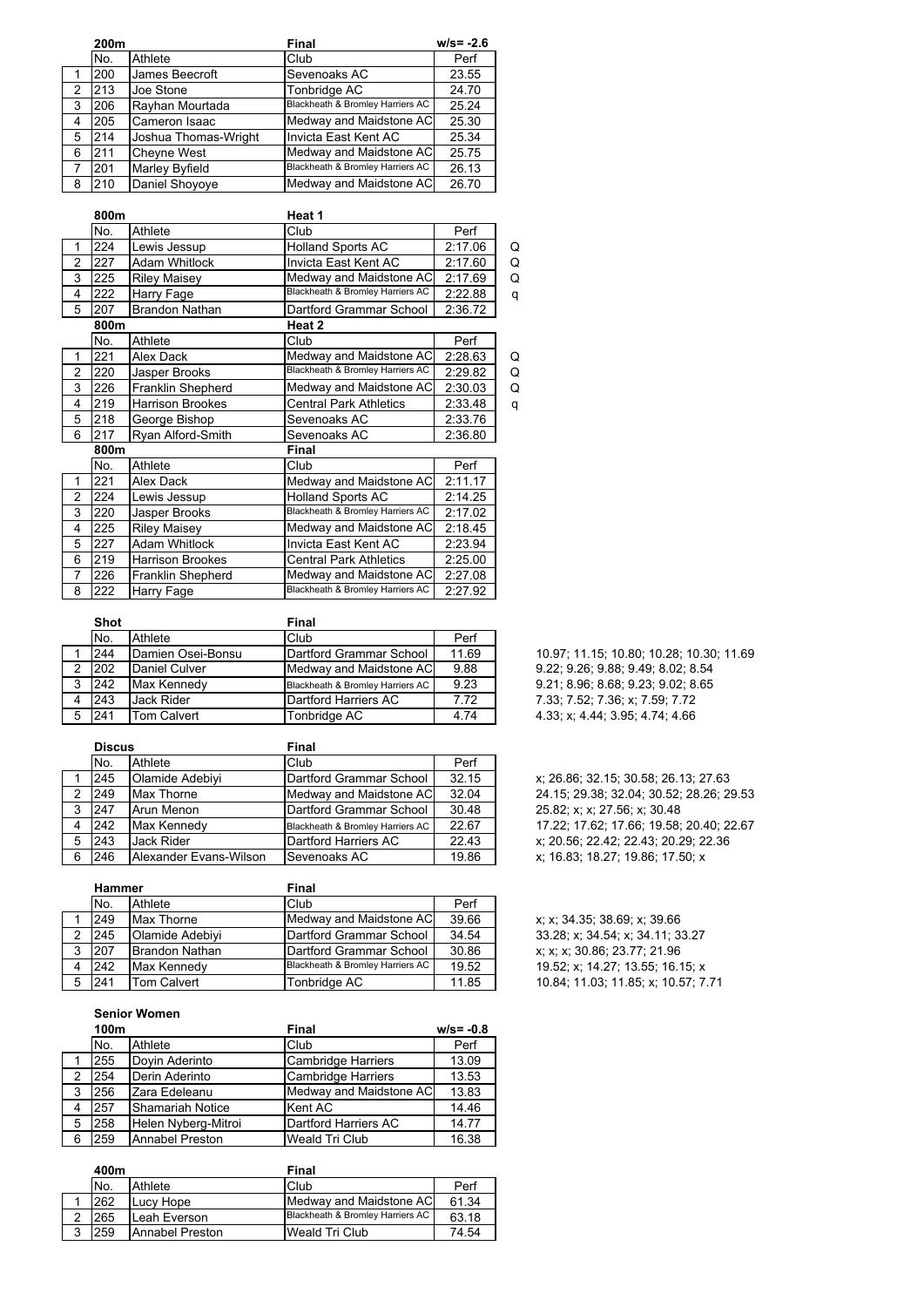|    | 1500m |                        | Final                         |         |  |
|----|-------|------------------------|-------------------------------|---------|--|
|    | No.   | Athlete                | Club                          | Perf    |  |
|    | 268   | <b>Holly Dixon</b>     | <b>Cambridge Harriers</b>     | 4:30.48 |  |
| 2  | 269   | Chloe Sharp            | <b>Central Park Athletics</b> | 4:32.15 |  |
| 3  | 272   | Lucy Elms              | <b>Dulwich Runners AC</b>     | 4:45.83 |  |
| 4  | 267   | <b>Annabel Carter</b>  | Tonbridge AC                  | 4:46.15 |  |
| 5  | 271   | Clare Elms             | <b>Dulwich Runners AC</b>     | 5:01.24 |  |
| 6  | 276   | <b>Briony Walsh</b>    | Ashford AC                    | 5:10.68 |  |
| 7  | 273   | Sophie Johnson         | <b>Cambridge Harriers</b>     | 5:25.62 |  |
| 8  | 259   | <b>Annabel Preston</b> | Weald Tri Club                | 5:39.33 |  |
| 9  | 274   | Rebecca Miah           | <b>Bexley AC</b>              | 5:41.33 |  |
| 10 | 275   | Vanessa Vander         | Medway and Maidstone AC       | 5:58.25 |  |

| 100m Hurdles |                  | Final                            | $w/s = -1.5$ |     |
|--------------|------------------|----------------------------------|--------------|-----|
| No.          | Athlete          | Club                             | Perf         |     |
|              | Anastasia Davies | Blackheath & Bromley Harriers AC | 13.90        | CBP |

|   | <b>Pole Vault</b> |                         | Final                            |      |                                                           |
|---|-------------------|-------------------------|----------------------------------|------|-----------------------------------------------------------|
|   | No.               | Athlete                 | Club                             | Perf |                                                           |
|   | 283               | Elizabeth Hughes (W40)  | Blackheath & Bromley Harriers AC | 2.90 | 2.40 o; 2.50 -; 2.60 o; 2.70 -; 2.80 o; 2.90 xo; 3.00 xxx |
|   | 286               | <b>Grace Thomas</b>     | Dartford Harriers AC             | 2.80 | 2.60 o; 2.70 o; 2.80 xo; 2.90 xxx                         |
|   | 285               | <b>Jennifer Sheasby</b> | <b>Herne Hill Harriers</b>       | 2.70 | 2.40 o; 2.50 o; 2.60 xo; 2.70 xo; 2.80 xxx                |
| 4 | <b>284</b>        | <b>Holly Platt</b>      | Blackheath & Bromley Harriers AC | 2.60 | 2.50 o; 2.60 xo; 2.70 xxx                                 |
| 5 | 282               | Teresa Eades (W60)      | Dartford Harriers AC             | 2.40 | 2.10 o.2.20 o.2.30 o.2.40 o.2.50 xxx                      |
| 6 | 281               | Angie Crush (W45)       | Tonbridge AC                     | 2.10 | 1.85 o; 2.00 o; 2.10 xxo; 2.20 xxx                        |
|   |                   |                         |                                  |      |                                                           |

| <b>Shot</b> |                                                             | Final                                                                                                          |                    |                                    |
|-------------|-------------------------------------------------------------|----------------------------------------------------------------------------------------------------------------|--------------------|------------------------------------|
| No.         |                                                             | Club                                                                                                           | Perf               |                                    |
|             |                                                             | Bexlev AC                                                                                                      | 8.13               | 8.13; 7.98; 7.67; 7.84; 7.75; 7.81 |
|             |                                                             |                                                                                                                | 7.17               | 7.12; 7.17; 6.75; x; 6.56; 7.06    |
|             |                                                             | Thanet AC                                                                                                      | 7.02               | 6.66; 6.18; 6.69; 6.91; 7.02; 6.96 |
|             |                                                             | Ashford AC                                                                                                     | 5.98               | x; 5.87; 5.90; 5.08; 5.49; 5.98    |
|             |                                                             | Swale Combined AC                                                                                              | 4.51               | 4.48: 4.46: 4.43: 4.47: 4.45: 4.51 |
|             | <b>290</b><br><b>293</b><br>294<br><b>289</b><br><b>291</b> | Athlete<br>Nicola Gregory<br>Natalie Mann (W35)<br>Chloe Williams<br>Charlotte Button<br>Christine Lynch (W60) | Cambridge Harriers |                                    |

|   | <b>Discus</b> |                       | Final               |       |  |
|---|---------------|-----------------------|---------------------|-------|--|
|   | No.           | Athlete               | Club                | Perf  |  |
|   | 290           | Nicola Gregory        | <b>Bexley AC</b>    | 28.78 |  |
| 2 | 295           | Rebecca Cock          | Ashford AC          | 20.46 |  |
| 3 | 294           | Chloe Williams        | Thanet AC           | 18.85 |  |
|   | 292           | Barbara Macanas (W65) | Herne Hill Harriers | 15.99 |  |
|   | 291           | Christine Lynch (W60) | Swale Combined AC   | 14.02 |  |

|   | <b>Hammer</b> |                       | Final                            |       |  |
|---|---------------|-----------------------|----------------------------------|-------|--|
|   | No.           | Athlete               | Club                             | Perf  |  |
|   | 302           | Molly Walsh           | Blackheath & Bromley Harriers AC | 46.20 |  |
| 2 | 297           | Grace Adeleye         | Medway and Maidstone AC          | 43.12 |  |
| 3 | 301           | Sophie Fenner         | <b>Cambridge Harriers</b>        | 34.51 |  |
| 4 | 300           | Claire Capon (W35)    | Dartford Harriers AC             | 34.04 |  |
| 5 | 293           | Natalie Mann (W35)    | <b>Cambridge Harriers</b>        | 31.51 |  |
| 6 | 294           | <b>Chloe Williams</b> | Thanet AC                        | 24.93 |  |
|   | 291           | Christine Lynch (W60) | Swale Combined AC                | 14.17 |  |

**U20W**

|   | 100m |                    | Final                            | $w/s = -3.7$ |
|---|------|--------------------|----------------------------------|--------------|
|   | No.  | Athlete            | Club                             | Perf         |
|   | 312  | Kaliyah Young      | Blackheath & Bromley Harriers AC | 12.44        |
| 2 | 308  | Sileena Farrell    | Dartford Harriers AC             | 12.47        |
| 3 | 311  | Abigail Walters    | Medway and Maidstone AC          | 13.01        |
| 4 | 310  | Ella Saxby         | Ashford AC                       | 13.28        |
| 5 | 309  | Gabrielle Oguntuga | Ashford AC                       | 13.93        |
| 6 | 307  | Maya Ambroisine    | Invicta East Kent AC             | 15.44        |

|                | 400m |                        | Final                   |       |
|----------------|------|------------------------|-------------------------|-------|
|                | No.  | Athlete                | Club                    | Perf  |
|                | 322  | <b>Maddison Sawyer</b> | Medway and Maidstone AC | 58.27 |
| $\mathcal{P}$  | 317  | <b>Emily Bowart</b>    | Tonbridge AC            | 58.54 |
| 3              | 316  | Isabella Fassnidge     | Tonbridge AC            | 59.29 |
| 4              | 323  | <b>Chloe Sumner</b>    | Invicta East Kent AC    | 59.64 |
| 5              | 321  | Rebekah O'Brien        | Tonbridge AC            | 60.56 |
| 6              | 319  | Erin Hughes            | Medway and Maidstone AC | 63.10 |
| $\overline{7}$ | 320  | Freya Jury             | Swale Combined AC       | 67.02 |
| 8              | 318  | Jildou Chappell        | Invicta East Kent AC    | 68.26 |

23.98; x; 26.51; 26.86; 27.18; 28.78 x; 20.44; 19.76; 18.90; 20.35; 20.46  $x; 17.33; 18.85; 18.67; x; x$ 14 49; 13.93; x; x; 15.99; 15.65 12.70; 13.52; 13.13; 13.75; 13.62; 14.02

44.92; 45.39; 45.60; 45.05; 46.20; 44.11 x; x; 38.00; 43.12; 42.09; 39.88 30.50; 33.05; x; 34.51; x; 33.02 34.04; 27.12; x; 31.93; x; x 28.10; 29.37; x; 28.81; 30.23; 31.51 21.73; 21.98; 21.89; 24.93; 22.85; 21.47 13.42; 13.20; 14.05; 12.72; 14.17; 13.85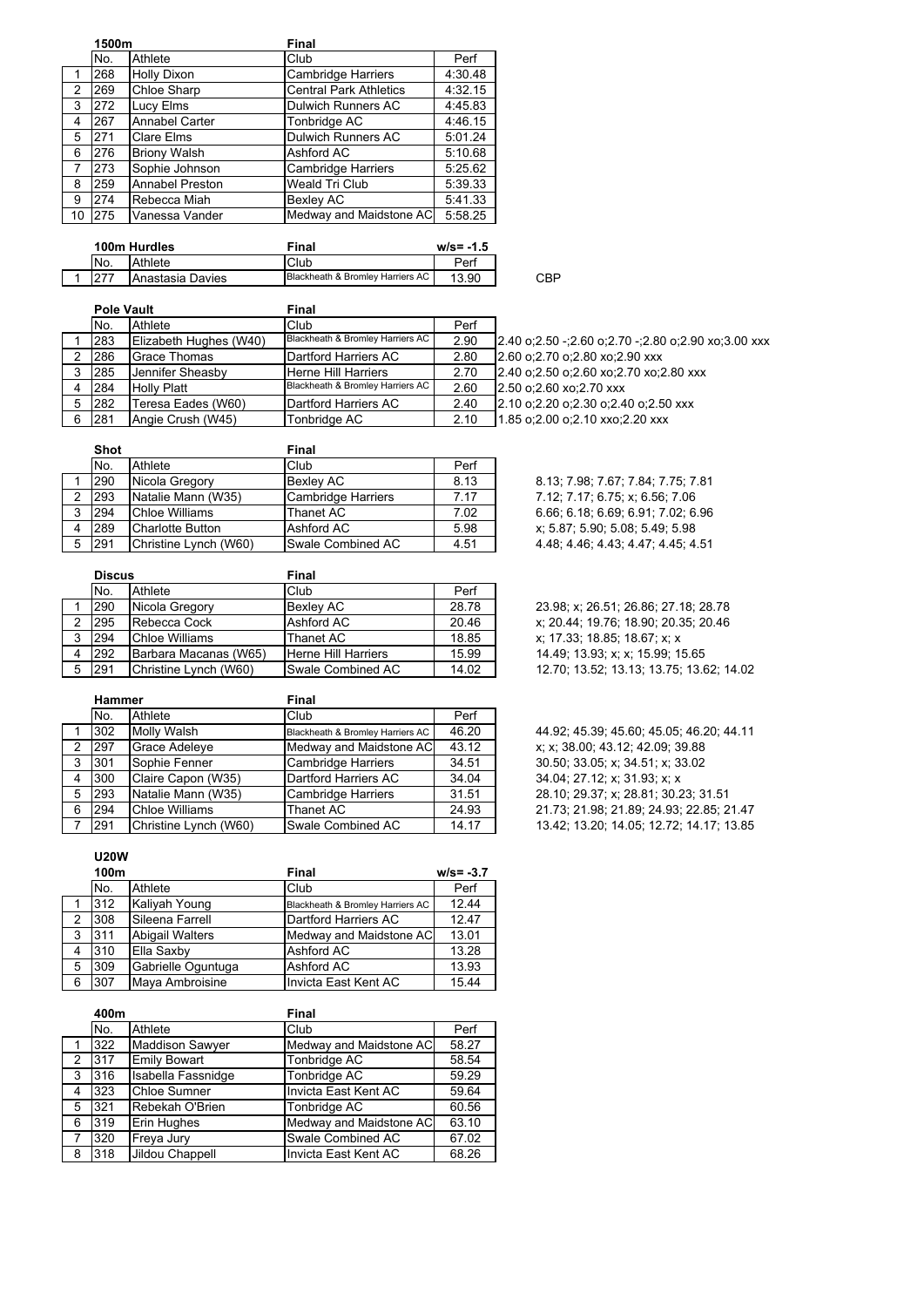|                | 1500m |                          | Final                            |         |
|----------------|-------|--------------------------|----------------------------------|---------|
|                | No.   | Athlete                  | Club                             | Perf    |
|                | 329   | <b>Charlotte Young</b>   | Medway and Maidstone AC          | 4:41.83 |
| 2              | 328   | Morgan Squibb            | Blackheath & Bromley Harriers AC | 4:47.02 |
| 3              | 330   | <b>Ailbhe Barnes</b>     | Blackheath & Bromley Harriers AC | 4:57.53 |
| 4              | 335   | <b>Maisy Rose</b>        | Dartford Harriers AC             | 5:05.64 |
| 5              | 336   | <b>Isabelle Stoneham</b> | Blackheath & Bromley Harriers AC | 5:10.91 |
| 6              | 333   | Katie Painter            | Medway Triathlon Club            | 5:16.82 |
| $\overline{7}$ | 334   | Sophie Painter           | <b>Medway Triathlon Club</b>     | 5:24.19 |
| 8              | 331   | Rebekah Goodhand         | Invicta East Kent AC             | 5:29.40 |

|   | 100m Hurdles |                  | Final                            | $w/s = -1.5$ |
|---|--------------|------------------|----------------------------------|--------------|
|   | No.          | Athlete          | Club                             | Perf         |
|   | 342          | Samantha Stubbs  | Tonbridge AC                     | 15.35        |
| 2 | 338          | Zoe Austridge    | Blackheath & Bromley Harriers AC | 15.53        |
| 3 | 341          | Shakanya Osahon  | Blackheath & Bromley Harriers AC | 15.63        |
| 4 | 343          | Sarris Teale     | Ashford AC                       | 16.76        |
| 5 | 340          | Isabelle Harding | Invicta East Kent AC             | 17.75        |

| <b>Pole Vault</b> |                        | Final                        |      |                                         |
|-------------------|------------------------|------------------------------|------|-----------------------------------------|
| No.               | Athlete                | Club                         | Perf |                                         |
| 347               | Lily Smith             | <b>IDartford Harriers AC</b> | 2.90 | 12.60 o:2.70 xo:2.80 o:2.90 xo:3.00 xxx |
| 348               | <b>Bronwyn Yeandle</b> | Ashford AC                   | 2.60 | 2.40 xo:2.50 o:2.60 o:2.70 xxx          |

|   | <b>Shot</b> |                     | Final                            |       |
|---|-------------|---------------------|----------------------------------|-------|
|   | No.         | Athlete             | Club                             | Perf  |
|   | 352         | Nana Gyedu          | Blackheath & Bromley Harriers AC | 13.38 |
| 2 | 314         | Imogen Davis        | Ashford AC                       | 9.94  |
| 3 | 342         | Samantha Stubbs     | Tonbridge AC                     | 9.81  |
| 4 | 351         | Kirsty-Anne Ebbage  | Tonbridge AC                     | 9.50  |
| 5 | 343         | <b>Sarris Teale</b> | Ashford AC                       | 8.92  |
| 6 | 340         | Isabelle Harding    | Invicta East Kent AC             | 8.53  |
| 7 | 353         | Sophia Richardson   | Thanet AC                        | 588   |

12.22; x; 12.33; 13.38; 13.12; x 2 314 Imogen Davis Ashford AC 9.94 9.47; 9.72; 9.63; 9.71; 9.81; 9.94 9.03; 8.68; 9.73; 8.94; 9.81; x 9.48; 9.50; x; 9.14; x; x 5 343 Sarris Teale Ashford AC 8.92 7.85; 8.92; 8.71; 8.71; 8.90; 8.37 6 340 Isabelle Harding Invicta East Kent AC 8.53 8.14; 8.53; 6.52; 8.05; 7.02; 8.40 4.89; x; 5.79; 5.27; 5.68; 5.88

|   | <b>Discus</b> |                    | Final                            |       |  |
|---|---------------|--------------------|----------------------------------|-------|--|
|   | No.           | Athlete            | Club                             | Perf  |  |
|   | 354           | Zara Obamakinwa    | Blackheath & Bromley Harriers AC | 45.55 |  |
|   | 351           | Kirsty-Anne Ebbage | Tonbridge AC                     | 34.94 |  |
| 3 | 353           | Sophia Richardson  | Thanet AC                        | 24.62 |  |
|   | 318           | Jildou Chappell    | Invicta East Kent AC             | 21.84 |  |
|   |               |                    |                                  |       |  |

x; 44.98; 41.26; 44.74; 40.71; 45.55 x; 34.46; x; x; 34.94; 34.64 19.88; 21.86; 21.83; 23.00; x; 24.62 17 11; 18 49; 18 74; 19 28; 21.84; -

| <b>Hammer</b> |                     | Final        |       |  |
|---------------|---------------------|--------------|-------|--|
| No.           | Athlete             | Club         | Perf  |  |
| 351           | IKirstv-Anne Ebbaαe | Tonbridge AC | 38.32 |  |
| 353           | ISophia Richardson  | Thanet AC    | 20.46 |  |

x; x; x; 38.32; x 16.65; x; 17.28; 20.46; x; x

#### **U17W**

 $\mathsf{l}$ 

|                | 100m |                                           | Heat 1                           | $w/s = -4.0$ |   |
|----------------|------|-------------------------------------------|----------------------------------|--------------|---|
|                | No.  | Athlete                                   | Club                             | Perf         |   |
| 1              | 357  | Faith Akinbileje                          | Blackheath & Bromley Harriers AC | 12.58        | Q |
| $\overline{2}$ | 373  | Scarlet Thomas-Wright                     | Invicta East Kent AC             | 13.21        | Q |
| 3              | 362  | Amirat Mohammed-Hassan                    | Cambridge Harriers               | 14.00        | Q |
| 4              | 366  | <b>Isobel Thorn</b>                       | Tonbridge AC                     | 14.07        | q |
| 5              | 364  | Amelie Rabbidge                           | Tonbridge AC                     | 14.12        |   |
| 6              | 359  | Isabelle Bridgeman                        | Tonbridge AC                     | 14.17        |   |
| $\overline{7}$ | 360  | Evangeline Lawson                         | Bexley AC                        | 14.77        |   |
|                | 100m |                                           | Heat 2                           | $w/s = -3.7$ |   |
|                | No.  | Athlete                                   | Club                             | Perf         |   |
| 1              | 365  | Lucy Tallon                               | Tonbridge AC                     | 12.81        | Q |
| $\overline{2}$ | 358  | Princess Asemota                          | Medway and Maidstone AC          | 13.41        | Q |
| 3              | 367  | Erin Vallance                             | Sevenoaks AC                     | 13.53        | Q |
| 4              | 361  | Jessica Lewis                             | Sevenoaks AC                     | 13.85        | q |
| 5              | 368  | Millie Vas                                | Thanet AC                        | 14.17        |   |
| 6              | 363  | Naomi Parrott                             | Ashford AC                       | 14.22        |   |
|                | 100m |                                           | Final                            | $w/s = -2.9$ |   |
|                | No.  | Athlete                                   | Club                             | Perf         |   |
| 1              | 357  | Faith Akinbileje                          | Blackheath & Bromley Harriers AC | 12.31        |   |
| $\overline{2}$ | 365  | Lucy Tallon                               | Tonbridge AC                     | 12.74        |   |
| 3              | 373  | Scarlet Thomas-Wright                     | Invicta East Kent AC             | 13.08        |   |
| 4              | 358  | Princess Asemota                          | Medway and Maidstone AC          | 13.22        |   |
| 5              | 367  | Erin Vallance                             | Sevenoaks AC                     | 13.56        |   |
| 6              | 361  | Jessica Lewis                             | Sevenoaks AC                     | 13.82        |   |
| 7              | 366  | <b>Isobel Thorn</b>                       | Tonbridge AC                     | 13.93        |   |
| 8              | 362  | Amirat Mohammed-Hassan Cambridge Harriers |                                  | 14.07        |   |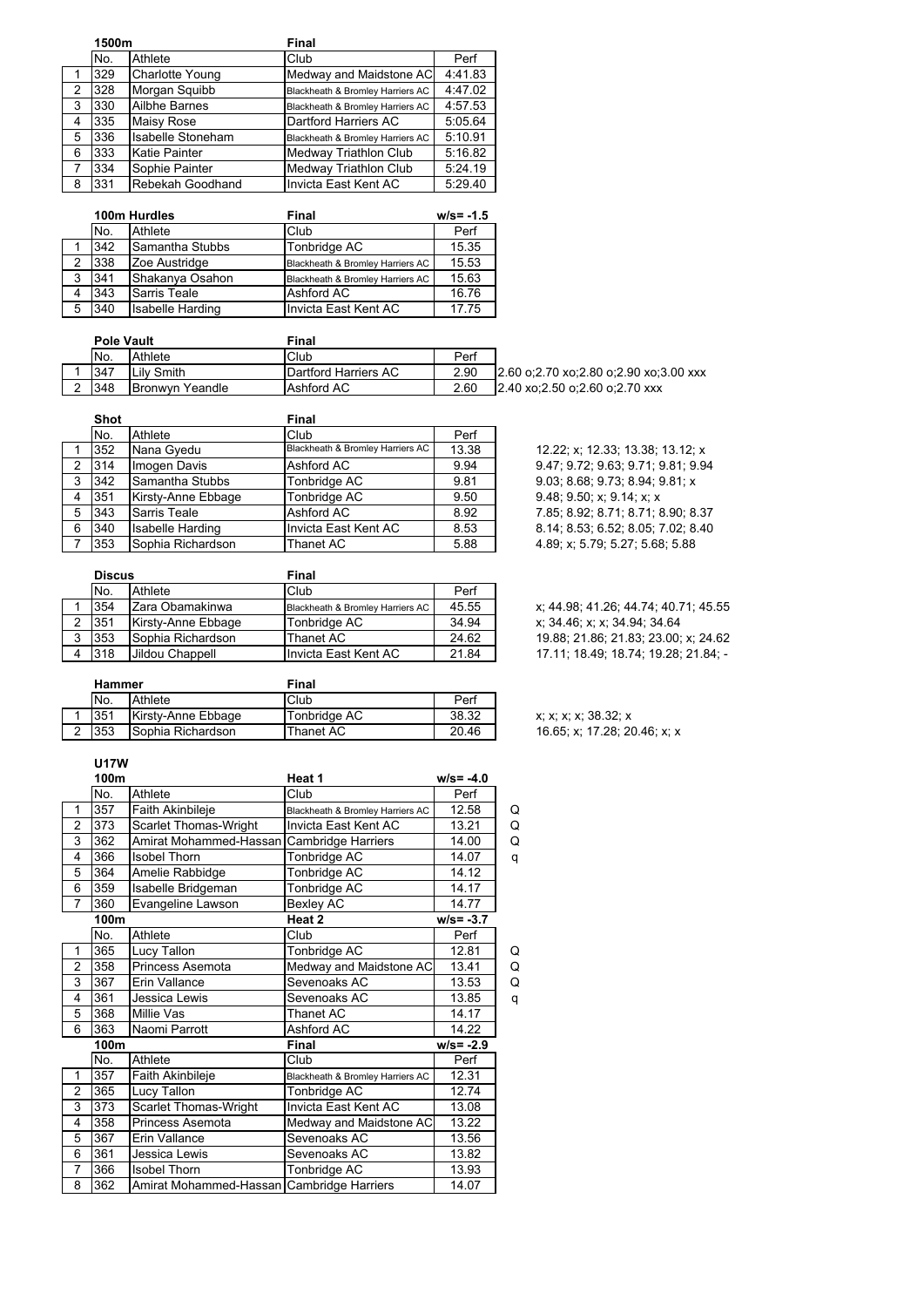|                | 300m |                                    | Heat 1                           |       |   |
|----------------|------|------------------------------------|----------------------------------|-------|---|
|                | No.  | Athlete                            | Club                             | Perf  |   |
| 1              | 380  | <b>Lily Stewart</b>                | Tonbridge AC                     | 47.17 | Q |
| $\overline{2}$ | 378  | Cameron Kelly-Gordon               | Blackheath & Bromley Harriers AC | 47.41 | Q |
| 3              | 382  | Jessica Wilton                     | Ashford AC                       | 48.42 | Q |
| 4              | 377  | Chinachi Emmanuel-Agugu: Bexley AC |                                  | 49.60 |   |
| 5              | 376  | Jasmine Crossley                   | <b>Dartford Harriers AC</b>      | 49.88 |   |
|                | 300m |                                    | Heat 2                           |       |   |
|                | No.  | Athlete                            | Club                             | Perf  |   |
| 1              | 369  | <b>Charlotte Henrich</b>           | Invicta East Kent AC             | 40.80 | Q |
| $\overline{2}$ | 381  | Jennifer Swandale                  | Medway and Maidstone AC          | 44.28 | Q |
| 3              | 361  | Jessica Lewis                      | Sevenoaks AC                     | 44.67 | Q |
| 4              | 379  | Emma Powell                        | Bexley AC                        | 46.81 | q |
| 5              | 374  | Ciren Campbell                     | Medway and Maidstone AC          | 47.99 | q |
|                | 300m |                                    | Final                            |       |   |
|                | No.  | Athlete                            | Club                             | Perf  |   |
| 1              | 369  | <b>Charlotte Henrich</b>           | Invicta East Kent AC             | 40.99 |   |
| 2              | 380  | <b>Lily Stewart</b>                | Tonbridge AC                     | 42.58 |   |
| 3              | 378  | Cameron Kelly-Gordon               | Blackheath & Bromley Harriers AC | 42.81 |   |
| 4              | 381  | Jennifer Swandale                  | Medway and Maidstone AC          | 44.37 |   |
| 5              | 361  | Jessica Lewis                      | Sevenoaks AC                     | 44.51 |   |
| 6              | 379  | Emma Powell                        | Bexley AC                        | 46.96 |   |
| 7              | 374  | Ciren Campbell                     | Medway and Maidstone AC          | 48.91 |   |
| 8              | 382  | Jessica Wilton                     | Ashford AC                       | 50.32 |   |

|                | 1500m |                          | Final                            |         |                |
|----------------|-------|--------------------------|----------------------------------|---------|----------------|
|                | No.   | Athlete                  | Club                             | Perf    |                |
| 1              | 389   | Amy-Jayne Goodhand       | Invicta East Kent AC             | 4:46.20 | R <sub>2</sub> |
| $\overline{2}$ | 384   | <b>Hannah Clark</b>      | Blackheath & Bromley Harriers AC | 4:51.71 | R <sub>2</sub> |
| 3              | 404   | Anna Palmer              | Medway and Maidstone AC          | 4:52.76 | R <sub>2</sub> |
| $\overline{4}$ | 411   | Ella Webb                | Medway and Maidstone AC          | 4:56.53 | R <sub>2</sub> |
| 5              | 407   | Abigail Royden           | Medway and Maidstone AC          | 5:00.55 | R <sub>2</sub> |
| 6              | 413   | Annabel Young            | Medway and Maidstone AC          | 5:12.53 | R <sub>1</sub> |
| 7              | 409   | Teigan Sullivan          | Invicta East Kent AC             | 5:14.32 | R <sub>2</sub> |
| 8              | 399   | Ella Ayden               | Tonbridge AC                     | 5:16.98 | R <sub>2</sub> |
| 9              | 412   | Liberty Whyte            | Blackheath & Bromley Harriers AC | 5:25.15 | R <sub>2</sub> |
| 10             | 402   | Millie Knightley         | Invicta East Kent AC             | 5:30.40 | R <sub>1</sub> |
| 11             | 401   | Carys Firth              | Blackheath & Bromley Harriers AC | 5:32.89 | R <sub>2</sub> |
| 12             | 398   | Eva Armitage-Woods       | Cambridge Harriers               | 5:38.85 | R <sub>1</sub> |
| 13             | 406   | <b>Isabella Richards</b> | <b>Cambridge Harriers</b>        | 5:39.32 | R <sub>1</sub> |
| 14             | 382   | Jessica Wilton           | Ashford AC                       | 5:46.41 | R <sub>1</sub> |
| 15             | 403   | Ella McIntyre            | Tonbridge AC                     | 5:49.63 | R <sub>1</sub> |
| 16             | 400   | Lauren Bowen             | <b>Central Park Athletics</b>    | 5:50.90 | R <sub>1</sub> |
| 17             | 385   | Millie Clisby            | <b>Central Park Athletics</b>    | 5:50.98 | R <sub>1</sub> |
| 18             | 394   | Mia Phillips             | Ashford AC                       | 6:09.52 | R <sub>1</sub> |

|                | 80m Hurdles |                    | Heat 1                           | $w/s = -1.7$ |   |
|----------------|-------------|--------------------|----------------------------------|--------------|---|
|                | No.         | Athlete            | Club                             | Perf         |   |
| 1              | 370         | Chloe Jardine      | <b>Bexley AC</b>                 | 12.03        | Q |
| $\overline{2}$ | 419         | Jessie Sargeant    | Bexley AC                        | 12.88        | Q |
| 3              | 417         | Saskia Lean        | Tonbridge AC                     | 13.22        | Q |
| 4              | 416         | Cerys Daniels      | <b>Cambridge Harriers</b>        | 13.79        |   |
|                | 359         | Isabelle Bridgeman | Tonbridge AC                     | <b>DNF</b>   |   |
|                |             | 80m Hurdles        | Heat 2                           | $w/s = -1.8$ |   |
|                | No.         | Athlete            | Club                             | Perf         |   |
| 1              | 415         | Georgia Baker      | Tonbridge AC                     | 12.44        | Q |
| $\overline{2}$ | 364         | Amelie Rabbidge    | Tonbridge AC                     | 12.74        | Q |
| 3              | 414         | Emily Algeo        | Blackheath & Bromley Harriers AC | 12.90        | Q |
| 4              | 418         | Joanne Oluwaji     | Bexley AC                        | 13.37        | q |
| 5              | 363         | Naomi Parrott      | Ashford AC                       | 13.77        | q |
|                |             | 80m Hurdles        | Final                            | $w/s = -2.1$ |   |
|                | No.         | Athlete            | Club                             | Perf         |   |
| 1              | 370         | Chloe Jardine      | Bexley AC                        | 11.96        |   |
| 2              | 415         | Georgia Baker      | Tonbridge AC                     | 12.48        |   |
| 3              | 419         | Jessie Sargeant    | <b>Bexley AC</b>                 | 12.64        |   |
| 4              | 414         | Emily Algeo        | Blackheath & Bromley Harriers AC | 12.83        |   |
| 5              | 364         | Amelie Rabbidge    | Tonbridge AC                     | 12.84        |   |
| 6              | 417         | Saskia Lean        | Tonbridge AC                     | 13.13        |   |
| 7              | 418         | Joanne Oluwaji     | Bexley AC                        | 13.15        |   |
| 8              | 363         | Naomi Parrott      | Ashford AC                       | 13.80        |   |
|                |             |                    |                                  |              |   |

| High Jump |                      | Final                       |      |                                          |
|-----------|----------------------|-----------------------------|------|------------------------------------------|
| No.       | Athlete              | Club                        | Perf |                                          |
| 423       | <b>Kacev Walters</b> | Shaftesburv Barnet Harriers | 1.60 | 1.50 o;1.55 o;1.60 xo;1.65 xxx           |
| 417       | Saskia Lean          | Tonbridge AC                | 1.50 | 1.50 xo:1.55 xxx                         |
| 421       | Rugi Fonti-Kanu      | <b>Bexley AC</b>            | 1.45 | 1.30 o; 1.35 o; 1.40 o; 1.45 o; 1.50 xxx |
| 422       | Grace O'Connell      | Medway and Maidstone AC     | 1.35 | 1.30 o; 1.35 xxo; 1.40 xxx               |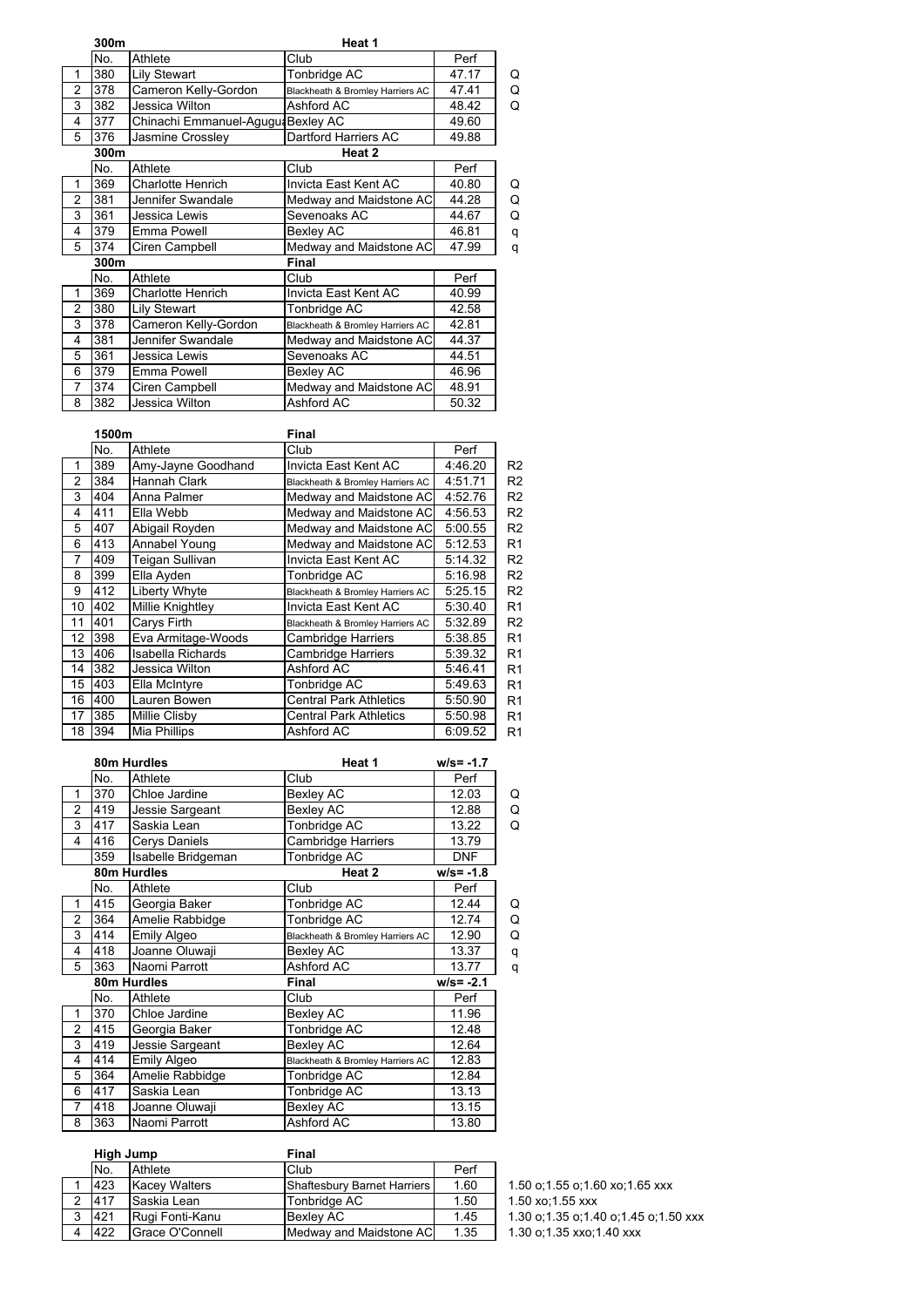| <b>Pole Vault</b> |                 | Final        |      |                         |
|-------------------|-----------------|--------------|------|-------------------------|
| No.               | Athlete         | Club         | Perf |                         |
| 424               | I Lucinda White | Tonbridge AC | 2.60 | $2.60$ o:2.90 x:3.10 xx |

|   | Long Jump |                      | <b>Final</b>                     |      |  |
|---|-----------|----------------------|----------------------------------|------|--|
|   | No.       | Athlete              | Club                             | Perf |  |
|   | 414       | Emily Algeo          | Blackheath & Bromley Harriers AC | 5.24 |  |
| 2 | 415       | Georgia Baker        | Tonbridge AC                     | 5.17 |  |
| 3 | 419       | Jessie Sargeant      | <b>Bexley AC</b>                 | 5.15 |  |
| 4 | 424       | Lucinda White        | Tonbridge AC                     | 4.98 |  |
| 5 | 371       | Nadia Sadler-Reeves  | Ashford AC                       | 4.75 |  |
| 6 | 361       | <b>Jessica Lewis</b> | Sevenoaks AC                     | 4.63 |  |
|   | 425       | Anyiache Nonjang     | <b>Bexley AC</b>                 | 4.58 |  |

| Triple Jump     |                    | Final     |      |  |
|-----------------|--------------------|-----------|------|--|
| IN <sub>o</sub> | Athlete            | Club      | Perf |  |
| 379             | <b>Emma Powell</b> | Bexley AC | 9.61 |  |

|                      | Javelin |                     | Final              |       |                                      |
|----------------------|---------|---------------------|--------------------|-------|--------------------------------------|
|                      | No.     | Athlete             | Club               | Perf  |                                      |
|                      | 431     | Katie Marsh         | Cambridge Harriers | 40.44 | 37.09; 37.24; 33.22; 40.44; x; 39.38 |
| $\mathcal{P} \equiv$ | 419     | Jessie Sargeant     | <b>Bexley AC</b>   | 37.60 | 30.62; 35.50; 34.05; 35.13; 35.45; 3 |
| 3                    | 424     | Lucinda White       | Tonbridge AC       | 35.69 | 32.19; 34.40; 31.60; 35.69; 33.10; x |
| 4                    | - 371   | Nadia Sadler-Reeves | Ashford AC         | 28.32 | 26.84; 28.32; x; x; x; x             |
| 5.                   | 415     | Georgia Baker       | Tonbridge AC       | 23.40 | 22.79; 23.40; 20.88; 20.55; 16.36; 2 |
| 6                    | 417     | Saskia Lean         | Tonbridge AC       | 21.31 | 18.60: x: x: x: 21.31: x             |

# $-5.04,$ -; 5.14,-; 5.24,-; 4.86,-; 5.13,-; 5.08,-

- $-$  x; 4.71,-; 5.00,-; 4.82,-; 5.17,-; x
- 3 x; 5.15,-; x; x; x; 5.07,-<br>4.94,-; x; x; 4.91,-; x; 4
- 4.94,-; x; x; 4.91,-; x; 4.98,-
- $-4.48, -$ ; 4.37,-; 4.49,-; 4.38,-; 4.61,-; 4.75,-
- $-4.63, -; -; x; 4.54, -; 4.54, -$
- $-4.58$ ,-; 4.31,-; 4.45,-; 4.29,-; 4.33,-; 4.36,-

1 379 Beach Beach Beach Beach Beach Beach Beach Beach Beach Beach Beach Beach Beach Beach Beach Beach

37.09; 37.24; 33.22; 40.44; x; 39.38 2 419 Jessie Sargeant Bexley AC 37.60 30.62; 35.50; 34.05; 35.13; 35.45; 37.60 22.79; 23.40; 20.88; 20.55; 16.36; 20.13 18.60; x; x; x; 21.31; x

## **U15G**

|                | 100m |                         | Heat 1                           | $w/s = -4.5$ |   |
|----------------|------|-------------------------|----------------------------------|--------------|---|
|                | No.  | Athlete                 | Club                             | Perf         |   |
| 1              | 432  | Rebeccah Akinsanya      | Medway and Maidstone AC          | 13.21        | Q |
| $\overline{2}$ | 440  | Darcie Maple            | Invicta East Kent AC             | 13.40        | Q |
| 3              | 443  | Zara Okoroafor          | Dartford Harriers AC             | 14.01        | Q |
| 4              | 444  | Nuriah Orhurhu          | Cambridge Harriers               | 14.02        | q |
| 5              | 439  | Elicia Lacey            | Tonbridge AC                     | 14.05        |   |
| 6              | 433  | <b>Isabella Amartey</b> | Dartford Harriers AC             | 14.18        |   |
| 7              | 436  | <b>Emily-Rose Evans</b> | Deal Triathlon                   | 14.59        |   |
|                | 100m |                         | Heat 2                           | $w/s = -2.0$ |   |
|                | No.  | Athlete                 | Club                             | Perf         |   |
| 1              | 446  | Nina Whitter            | Blackheath & Bromley Harriers AC | 13.18        | Q |
| $\overline{2}$ | 434  | Faith Assah             | Cambridge Harriers               | 13.49        | Q |
| 3              | 441  | <b>Harriet Medlen</b>   | Tonbridge AC                     | 13.52        | Q |
| 4              | 442  | <b>Emily Moyle</b>      | Medway and Maidstone AC          | 13.55        | q |
| 5              | 435  | Evangeline Dixon        | Tonbridge AC                     | 14.40        |   |
| 6              | 438  | Lilly-Ella Gore         | Folkestone Running Club          | 14.85        |   |
|                | 100m |                         | Final                            | $w/s = -2.6$ |   |
|                | No.  | Athlete                 | Club                             | Perf         |   |
| 1              | 432  | Rebeccah Akinsanya      | Medway and Maidstone AC          | 12.74        |   |
| 2              | 446  | Nina Whitter            | Blackheath & Bromley Harriers AC | 13.19        |   |
| 3              | 440  | Darcie Maple            | Invicta East Kent AC             | 13.25        |   |
| 4              | 441  | <b>Harriet Medlen</b>   | Tonbridge AC                     | 13.27        |   |
| 5              | 443  | Zara Okoroafor          | Dartford Harriers AC             | 13.48        |   |
| 6              | 442  | <b>Emily Moyle</b>      | Medway and Maidstone AC          | 13.58        |   |
| $\overline{7}$ | 444  | Nuriah Orhurhu          | Cambridge Harriers               | 13.68        |   |
| 8              | 434  | Faith Assah             | Cambridge Harriers               | 13.76        |   |

|   | 300m |                    | Final                            |       |
|---|------|--------------------|----------------------------------|-------|
|   | No.  | Athlete            | Club                             | Perf  |
|   | 454  | Poppy Rowland-Hill | <b>Thanet AC</b>                 | 42.71 |
| 2 | 453  | Tallulah Ndikanwu  | Blackheath & Bromley Harriers AC | 43.76 |
| 3 | 452  | Alyssa Firla       | Blackheath & Bromley Harriers AC | 43.90 |
| 4 | 447  | Miriam Adebayo     | <b>Bexley AC</b>                 | 44.78 |
| 5 | 455  | Alexia Scotiniadis | Sevenoaks AC                     | 45.17 |
| 6 | 448  | Evie Cameron       | Medway and Maidstone AC          | 45.24 |